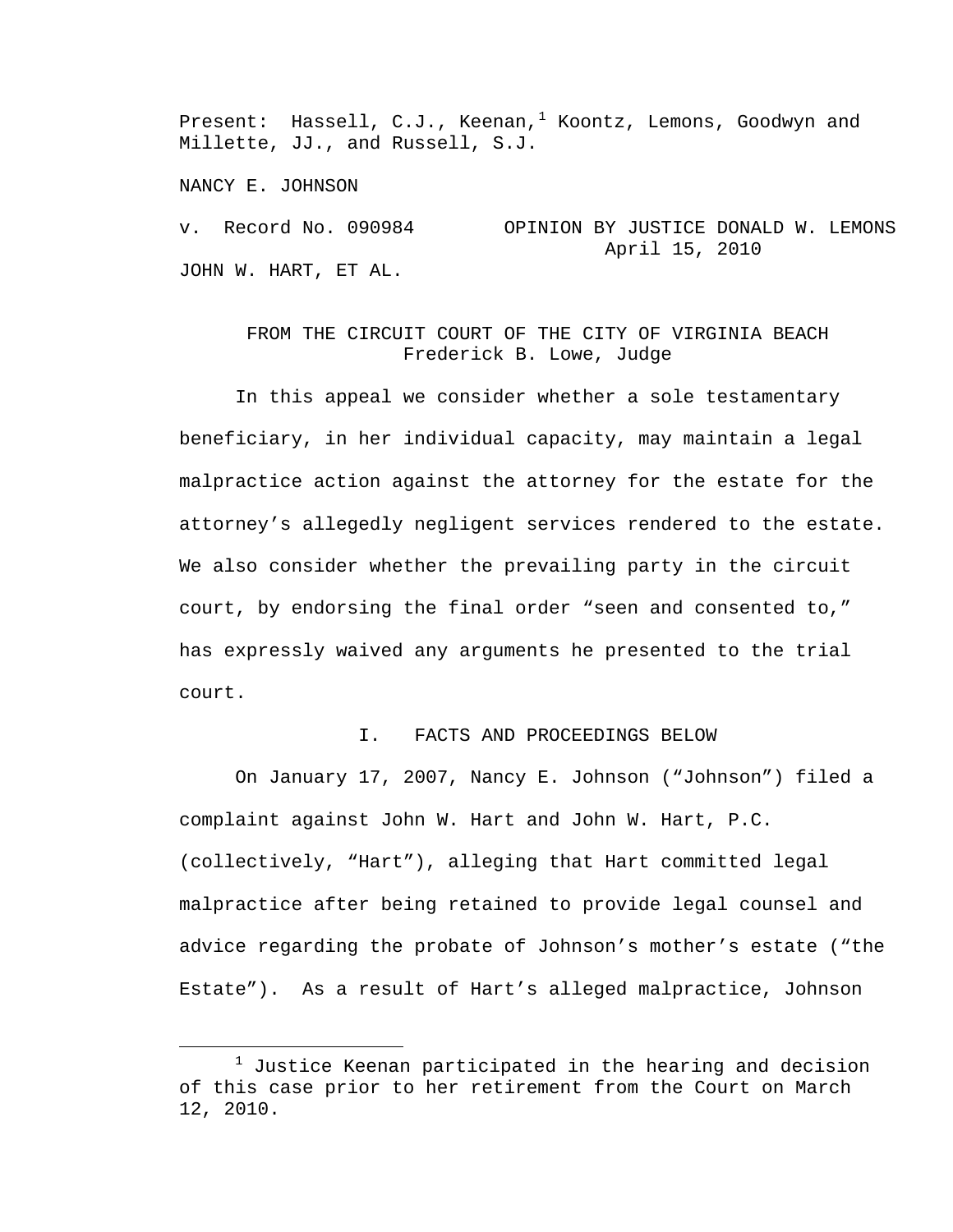asserted that she was removed from her position as the executor of the Estate and suffered pecuniary loss.

 Hart filed an answer, affirmative defenses, and demurrer. Hart's demurrer asserted that Johnson's complaint failed to state a cognizable claim because Hart represented Johnson as the executor of the Estate, not in her individual capacity. Accordingly, any proper claim would be in the name of the Estate "and/or by [Johnson], in her capacity as" the executor.

 Subsequently, Hart filed a motion for summary judgment, along with a supporting memorandum. In order to provide an adequate record for the trial court to rule on the summary judgment motion, the parties stipulated to the following facts:

1. Peggy Johnson was the mother of [Johnson] and Andrea S. Johnson, and Peggy Johnson died on July 23, 2002, having executed her Last Will and Testament on December 5, 1980.

2. [Johnson] was referred to [Hart] and met with Hart and asked Hart to represent the [Estate] and assist in having [Johnson] qualified as the Executrix of the Estate.

3. There was no written contract or fee agreement between the Estate [and] Hart, and Hart represented the [Estate] between August 19, 2002 through May 13, 2005, when he ceased any representation of the Estate.

4. The claim being asserted by [Johnson] arises out of the alleged malpractice of [Hart] as the attorney for the [Estate]. Although no claim is being asserted against [Hart] for his conduct relating to anything other than his services to the [Estate], the parties would stipulate that John Hart did provide legal advice in some form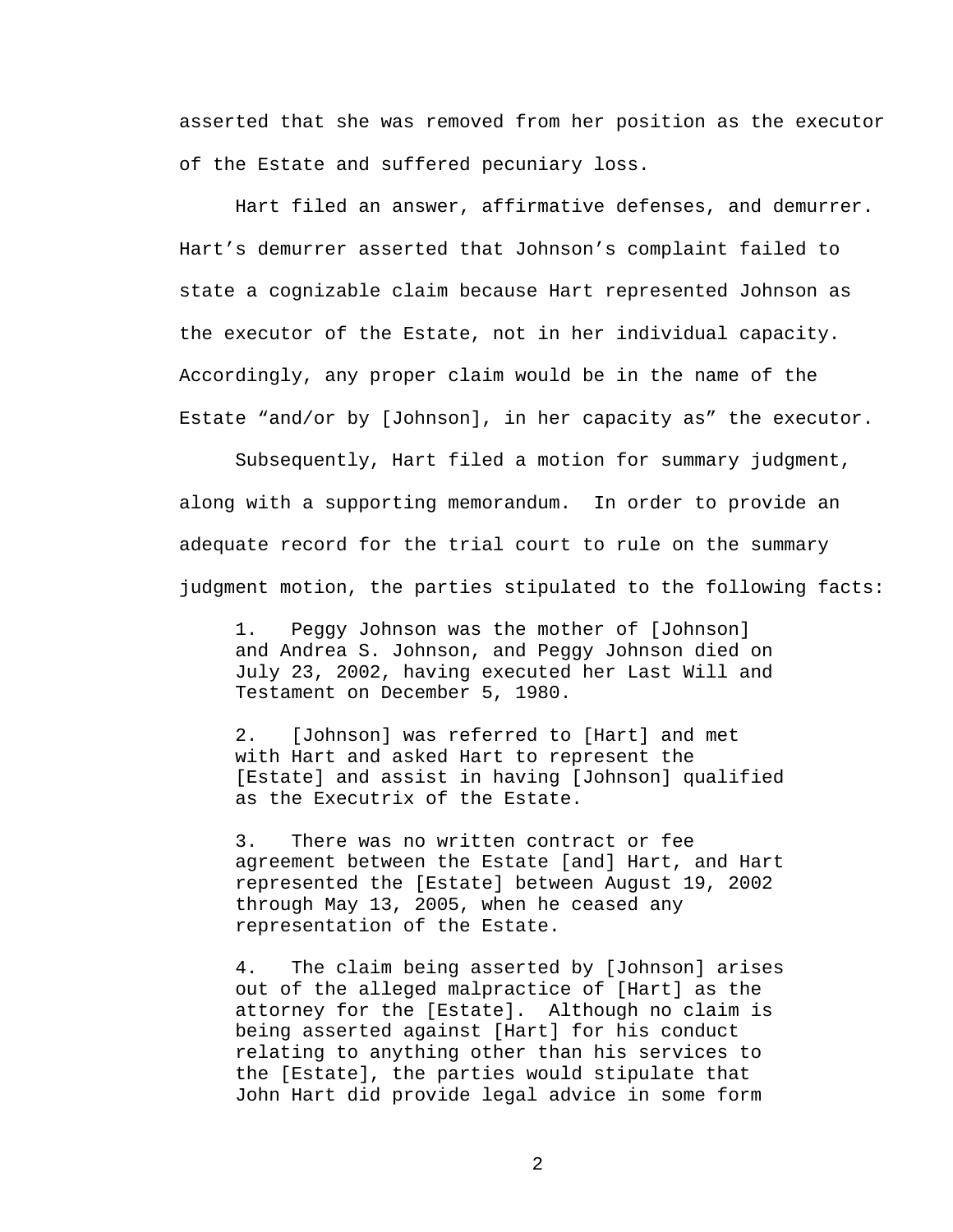to [Johnson] in other personal matters, including:

- a. He did write checks for her personal bills;
- b. He did help in obtaining a Restraining Order for [Johnson] and her grandmother against [Johnson's] former husband;
- c. He did help [Johnson] recover her cats from a friend;
- d. He did help in filing a suit for damages to [Johnson's] ex-husband's car;
- e. He did help [Johnson] with respect to qualifying as Guardian for her sister.

5. John Midgett ["Midgett"] was appointed Administrator C.T.A. of the [Estate] when an Order was entered on July 1, 2005 removing [Johnson] as the Executrix of the [Estate].

6. At no time prior to [Midgett's] winding up the [Estate] and filing the final accounting for approval did the [Estate] ever file a claim against John Hart.

7. When [Midgett] completed his responsibilities as Administrator C.T.A., Andrea S. Johnson had died, and [Johnson] was the sole beneficiary under the Last Will and Testament of Peggy Johnson. [Midgett], as Administrator C.T.A. of the [Estate], submitted the final accounting for the [Estate], which was approved on June 5, 2006, at which time [Johnson] inherited all of the assets of the [Estate] as the sole beneficiary of the Estate.

8. On October 18, 2005, [Midgett], as Administrator C.T.A. of the [Estate], executed an Assignment of Interest in Real Estate Contract whereby the [Estate] assigned to [Johnson] all of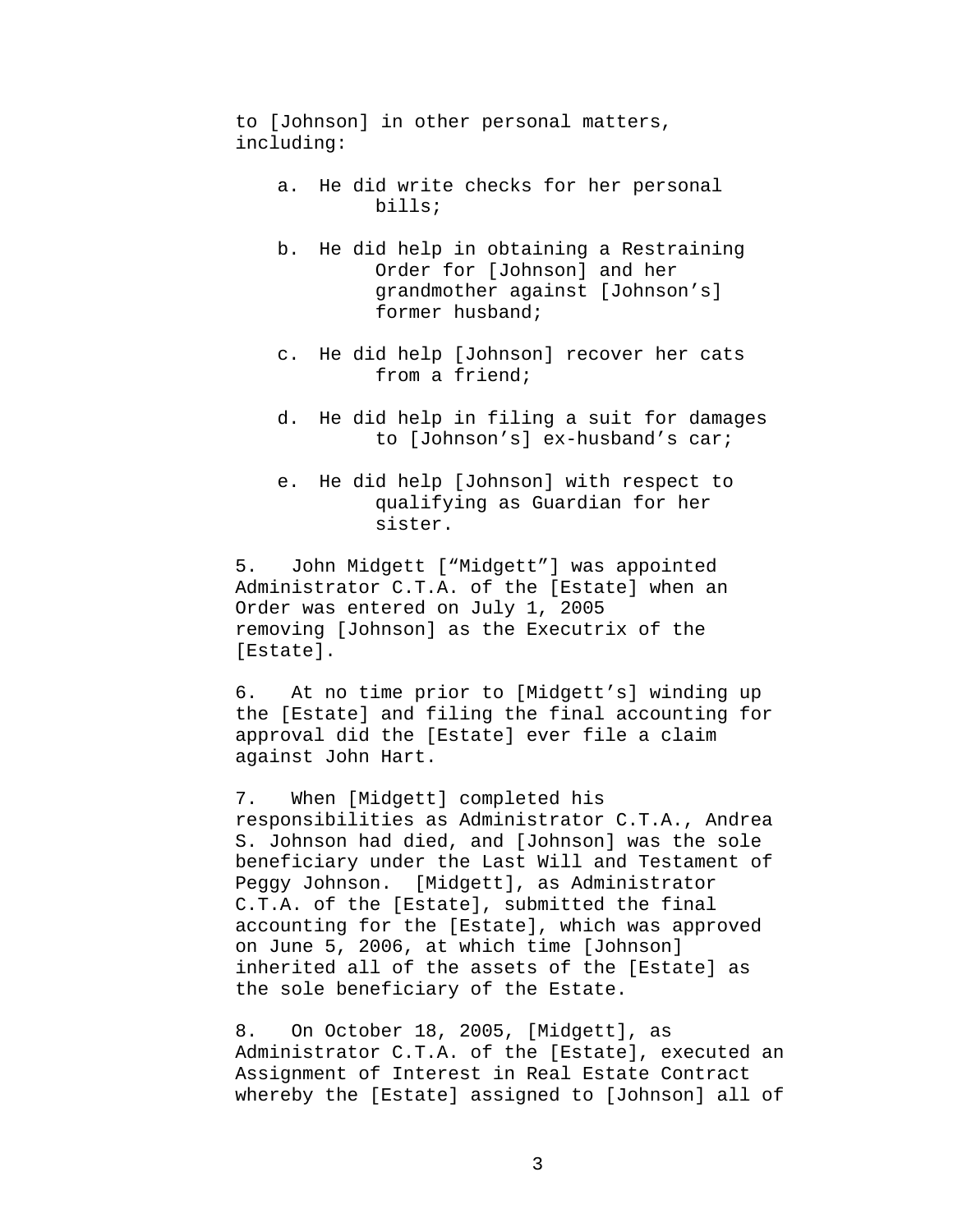the Estate's right, title and interest in and to that certain written instrument by and between the [e]state of Peggy Lee Anderson Johnson and D.M. Barbini Contracting, Inc. dated October 21, 2002 for the purchase of Lot 16, Phase I, Seaboard Forest on Live Oak Trail, Virginia Beach, Virginia and for the construction of a residence thereon.

9. The Final Accounting for the [Estate] was filed and approved on June 5, 2006, at which time the Estate was closed.

10. The lawsuit that has been filed by [Johnson] was filed in her individual capacity and has not been filed as a fiduciary, and as of this time, no lawsuit has been filed by the [Estate] against [Hart].

 In his memorandum, Hart argued that Johnson was not the proper party to the legal malpractice action because "[i]n order to maintain a claim for legal malpractice, a plaintiff must plead and prove, inter alia, that an attorney-client relationship existed between the plaintiff and the defendant." In this case, Hart continued, "the attorney-client relationship that Hart purportedly breached was between Hart and the Estate."

 Johnson argued that Code § 8.01-13 permitted her, as a beneficial owner of the Estate, to bring suit in her individual capacity. Hart responded that Code § 8.01-13 "does not answer the question whether Ms. Johnson is the 'beneficial owner' of the legal malpractice claim. Rather, this section 'simply stipulates that [beneficial owners] of claims can sue in their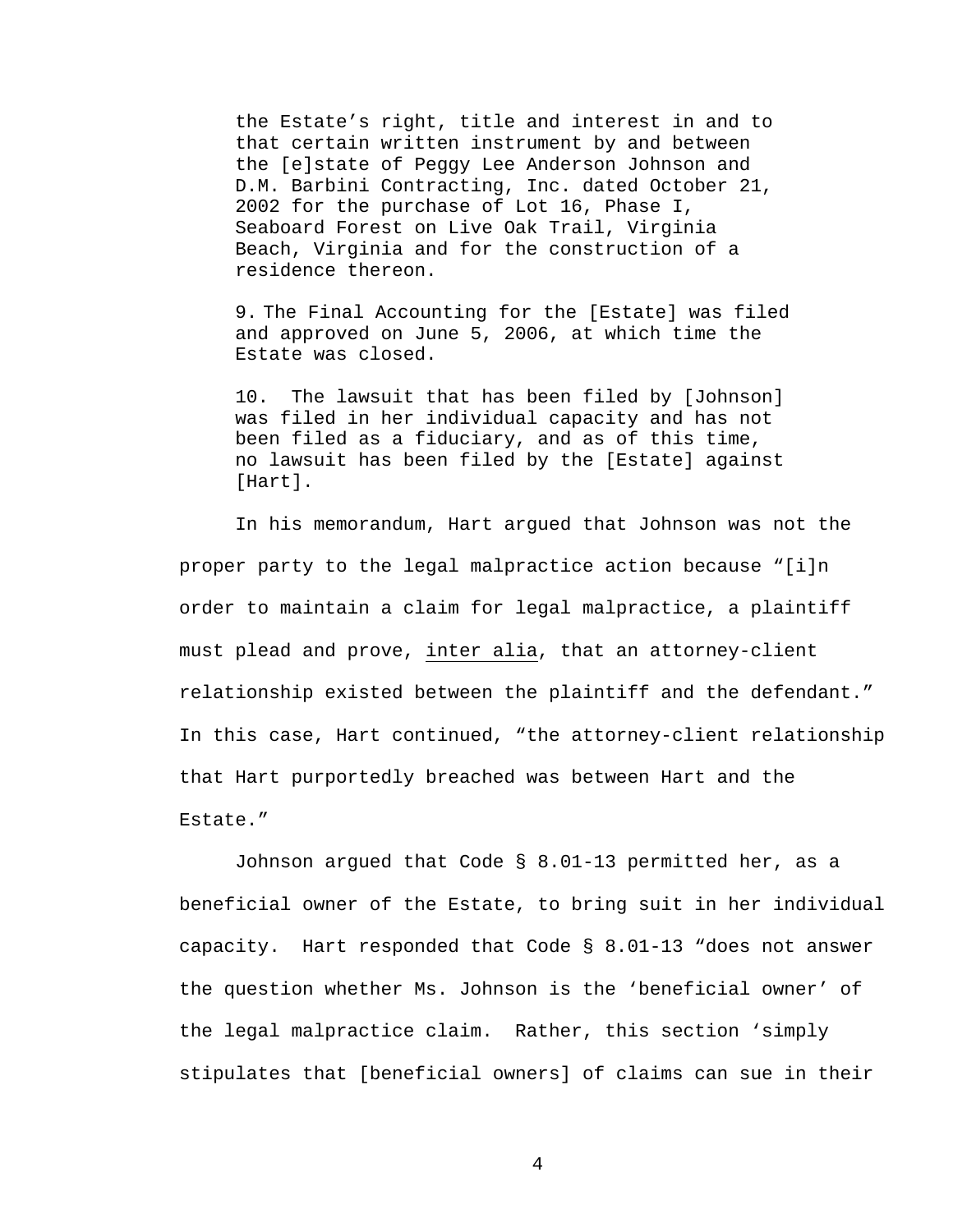own names.'" Finally, Hart contended, "to find that Ms. Johnson inherited the legal malpractice claim belonging to the Estate would be contrary to Virginia common law and public policy that legal malpractice claims cannot be assigned."

 In her memorandum in opposition to Hart's motion for summary judgment, Johnson conceded that legal malpractice claims are not assignable under Virginia law, but she argued Code § 8.01-13 distinguishes beneficial ownership from assignment. She further argued that a beneficiary, devisee, legatee or donee under a will is a beneficial owner of the assets of the estate, and for that reason Code § 8.01-13 permits such a beneficiary to bring a legal malpractice action in her own name.

 The trial court issued a letter opinion granting Hart's motion for summary judgment holding that Johnson, "as a beneficiary [of the Estate,] possesses beneficial ownership of the [E]state's legal malpractice claim." The trial court then acknowledged that while Code § 8.01-13 "would therefore appear to allow her to proceed," "she is the functional equivalent of an assignee." Accordingly, because this Court has interpreted Code § 8.01-26 to exclude the assignment of legal malpractice claims, the trial court reasoned that Code § 8.01-13 should not "serve to override the public policy against suits by strangers to the personal representative-attorney relationship."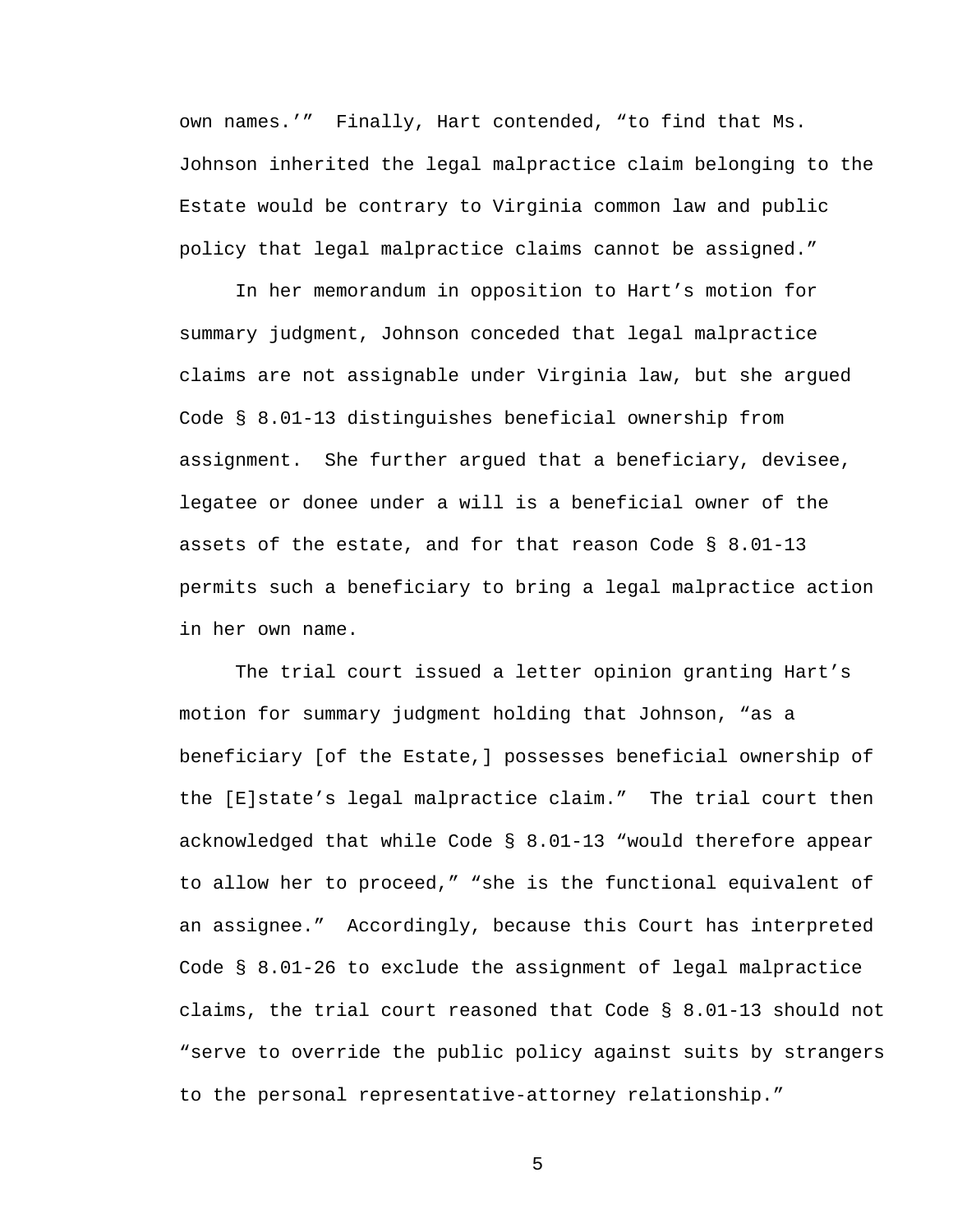The trial court later entered an order which incorporated its letter opinion, granted Hart's motion for summary judgment, and dismissed Johnson's complaint with prejudice. Counsel for Hart endorsed this order "[s]een and consented to," and counsel for Johnson endorsed the order "[s]een and objected to."

 Johnson timely filed her notice of appeal and we granted an appeal on the following assignment of error:

1. The trial court erred in granting summary judgment in favor of Hart in holding that Johnson, as a beneficial owner of a legal malpractice claim accruing to the Estate, lacked legal standing to maintain her action against Hart.

We also granted Hart's assignment of cross-error:

1. The trial court erred in applying Virginia Code § 8.01-13 to the facts in this case.

### II. ANALYSIS

A. Standard of Review

 In this case, the trial court granted Hart's motion for summary judgment relying upon the stipulated facts presented by the parties. "[W]e conduct a review of the trial court's application of law to the undisputed facts." Virginia College Building Authority v. Lynn, 260 Va. 608, 622, 538 S.E.2d 682, 688 (2000). Therefore, Johnson's assignment of error and Hart's assignment of cross-error "are questions of law which we review de novo." Davenport v. Little-Bowser, 269 Va. 546, 552, 611 S.E.2d 366, 369 (2005).

B. Hart's Assignment of Cross-Error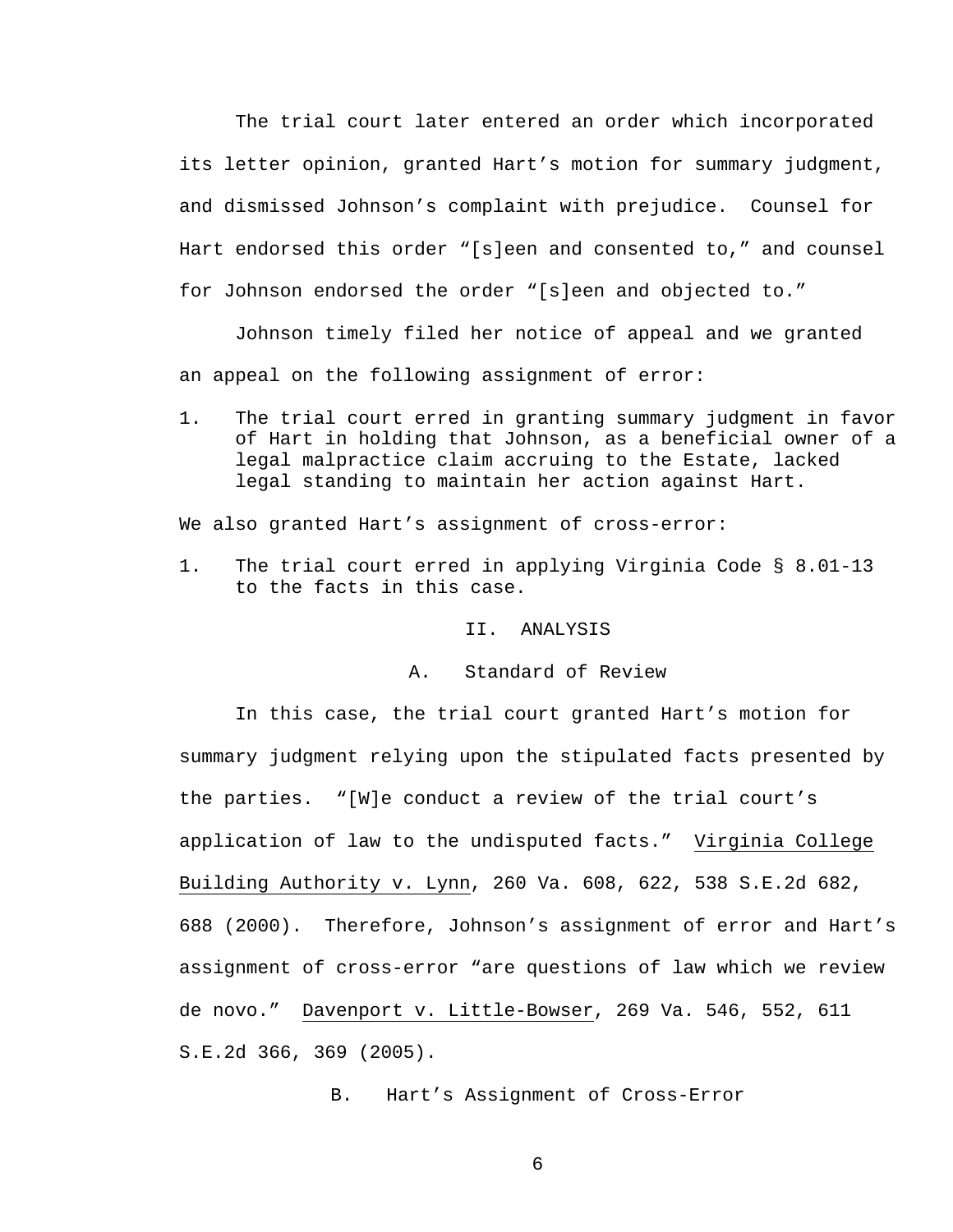On brief to this Court, Johnson argues that Hart waived his objection to the trial court's holding that Johnson was a beneficial owner pursuant to Code § 8.01-13 when counsel for Hart endorsed the trial court's order "[s]een and consented to." This argument misapprehends the language of Code § 8.01- 384, which provides in pertinent part:

No party, after having made an objection or motion known to the court, shall be required to make such objection or motion again in order to preserve his right to appeal, challenge, or move for reconsideration of, a ruling, order, or action of the court. No party shall be deemed to have agreed to, or acquiesced in, any written order of a trial court so as to forfeit his right to contest such order on appeal except by express written agreement in his endorsement of the order.

The first question before this Court is whether Hart expressly waived the arguments he presented to the trial court in his memorandum in support of his motion for summary judgment, thereby precluding him from assigning error to the portion of the trial court's letter opinion that was adverse to him.

 Hart's endorsement as "[s]een and consented to" was no more an express waiver of his objection to the trial court's unfavorable ruling than was Johnson's endorsement of the order as "[s]een and objected to" an objection to that portion of the same ruling, which was favorable to her. Rather, the context of Hart's endorsement, as the prevailing party, indicates that he consented to the trial court's order granting his motion for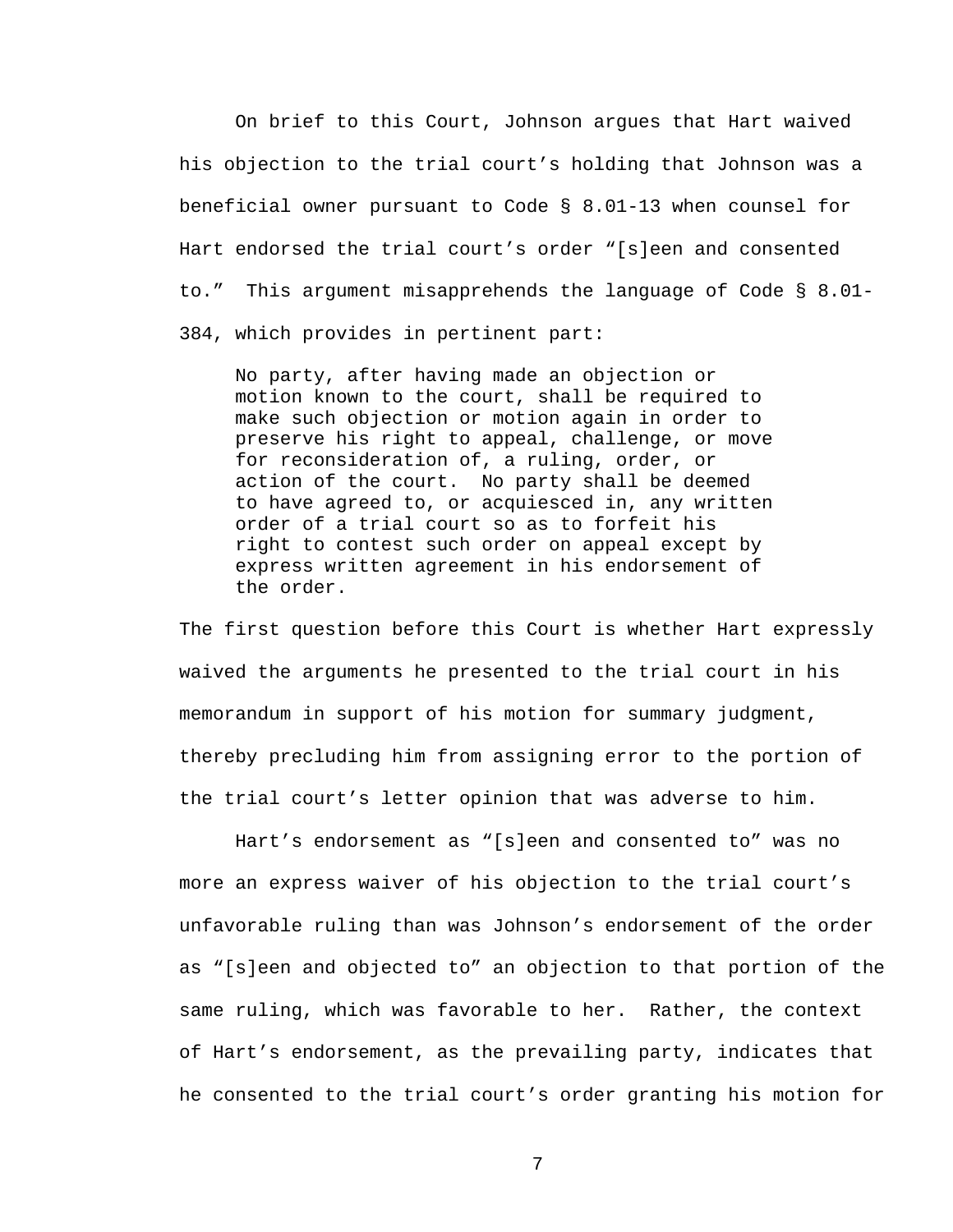summary judgment. With regard to the trial court's ruling that Johnson was a beneficial owner of a legal malpractice action pursuant to Code § 8.01-13, Hart clearly stated his opposition to this ruling in memoranda before the court and cannot be deemed to have abandoned this position by acquiescing in a summary judgment order in his favor.

C. Beneficial Ownership of a Legal Malpractice Claim

 Code § 8.01-13 provides in pertinent part, "[t]he assignee or beneficial owner of any bond, note, writing or other chose in action, not negotiable may maintain thereon in his own name any action which the original obligee, payee, or contracting party might have brought." On brief, Johnson concedes that Virginia law prohibits the assignment of legal malpractice claims, notwithstanding Code § 8.01-[2](#page-7-0)6.<sup>2</sup> Similarly, we hold today that Code § 8.01-13 does not permit beneficial ownership of a cause of action for legal malpractice.

 Virginia has adopted the strict privity doctrine in legal malpractice cases; as a threshold requirement, a plaintiff must demonstrate the existence of an attorney-client relationship. "It is settled in the Commonwealth that no cause of action exists in cases [involving a claim solely for economic losses]

<span id="page-7-0"></span> <sup>2</sup>  $2$  Code § 8.01-26 provides in pertinent part: "Only those causes of action for damage to real or personal property, whether such damage be direct or indirect, and causes of action ex contractu are assignable."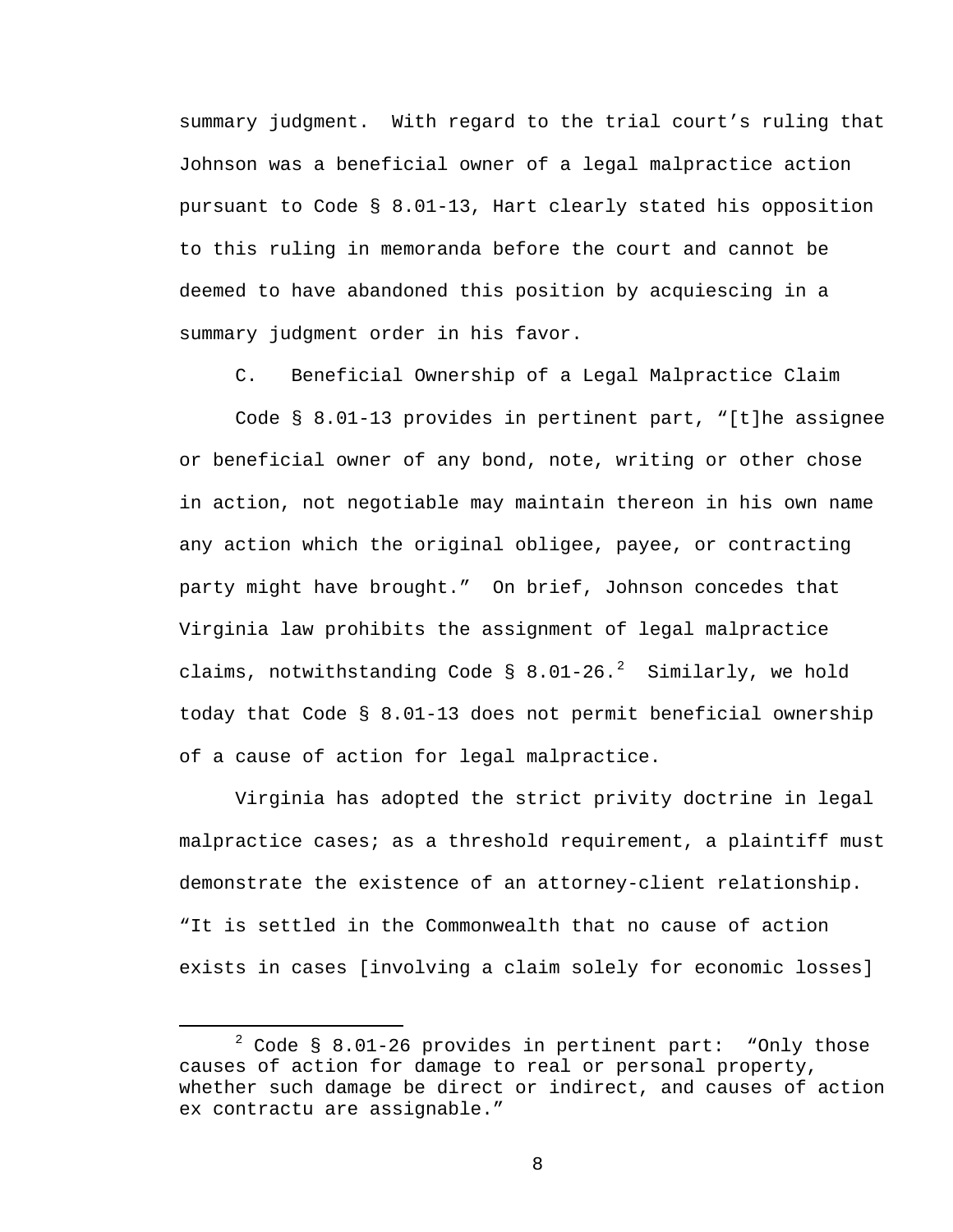absent privity of contract." Copenhaver v. Rogers, 238 Va. 361, 366, 384 S.E.2d 593, 595 (1989).

 "A cause of action for legal malpractice requires the existence of an attorney-client relationship which [gives] rise to a duty, breach of that duty by the defendant attorney, and that the damages claimed by the plaintiff client must have been proximately caused by the defendant attorney's breach." Rutter v. Jones, Blechman, Woltz & Kelly, P.C., 264 Va. 310, 313, 568 S.E.2d 693, 695 (2002). Thus, "an action for the negligence of an attorney in the performance of professional services, while sounding in tort, is an action for breach of contract . . . . " Oleyar v. Kerr, 217 Va. 88, 90, 225 S.E.2d 398, 400 (1976); accord Shipman v. Kruck, 267 Va. 495, 501, 593 S.E.2d 319, 322 (2004). It is the contract formed between an attorney and a client that gives rise to the attorney-client relationship; but for the contract, the attorney owes no duty to the client. O'Connell v. Bean, 263 Va. 176, 180, 556 S.E.2d 741, 743 (2002).

Cox v. Geary, 271 Va. 141, 152, 624 S.E.2d 16, 22 (2006).

 In MNC Credit Corp. v. Sickels, 255 Va. 314, 497 S.E.2d 331 (1998), we answered the question "whether a claim of legal malpractice against an attorney may be assigned by a former client to a third party."  $\underline{Id.}$  at 316, 497 S.E.2d at 332. We held that Code § 8.01-26 "does not abrogate the common law rule which prohibits the assignment of legal malpractice claims in this Commonwealth because the General Assembly did not plainly manifest an intent to do so." Id. at 318, 497 S.E.2d at 333. In view of the "highly confidential and fiduciary relationship between an attorney and client," we reasoned, "the common law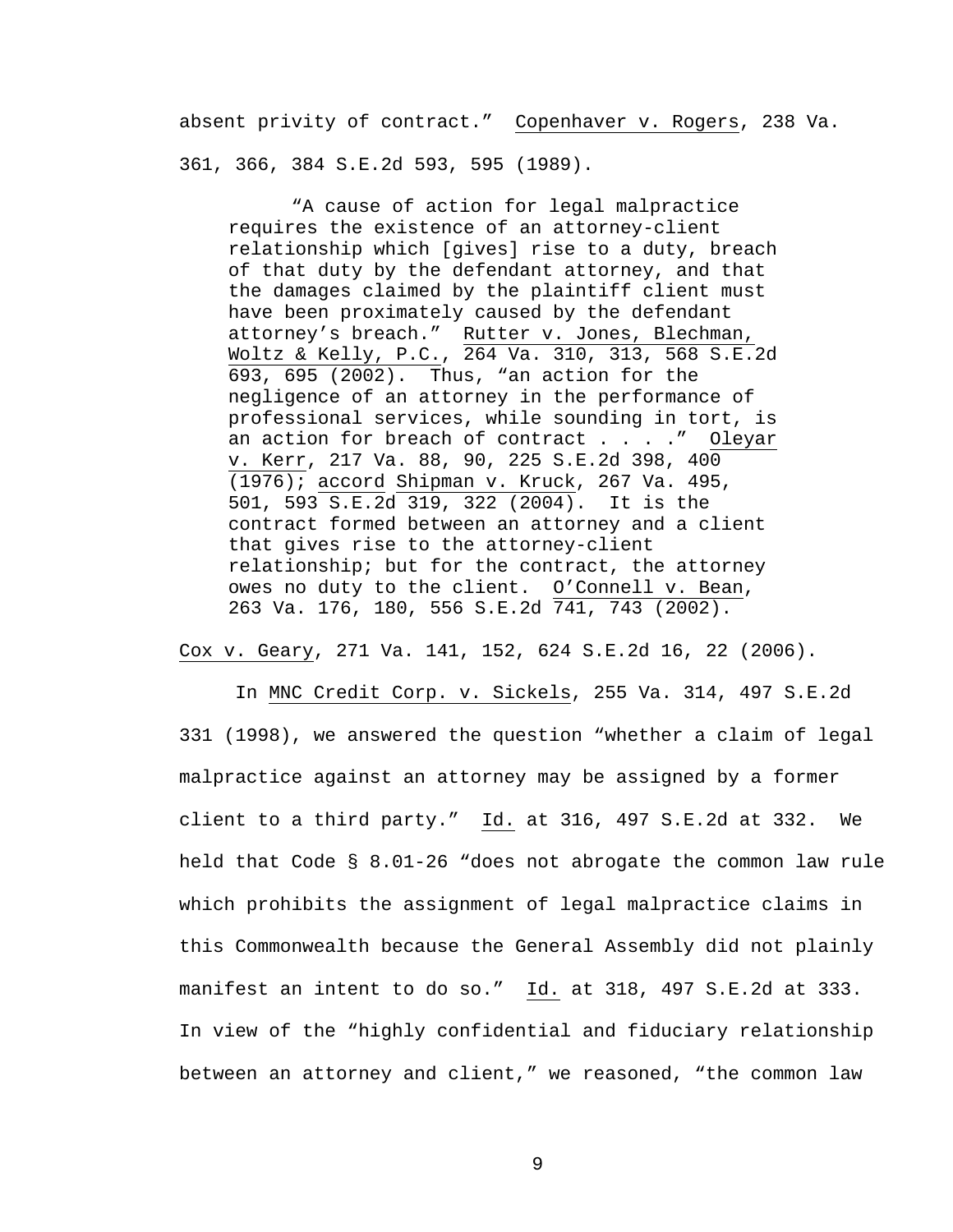rule which prohibits the assignment of legal malpractice claims safeguards the attorney-client relationship which is an indispensable component of our adversarial system of justice." Id. at 318, 319, 497 S.E.2d at 333, 334.

 This same policy precludes a testamentary beneficiary from maintaining, in her own name, a legal malpractice action against an attorney with whom an attorney-client relationship never existed. To hold otherwise would implicate the same concerns that counsel against the assignment of legal malpractice claims. Although Code § 8.01-13 permits the "beneficial owner of any . . . chose in action" to maintain in her own name any action the original contracting party might have brought, the common law has long provided that this particular chose in action requires the existence of an attorney-client relationship as a threshold element. See Ayyildiz v. Kidd, 220 Va. 1080, 1086, 266 S.E.2d 108, 112-13 (1980).

In this case, no such relationship existed between Johnson and Hart. As the stipulation indicated, Hart was retained to represent the Estate, not Johnson. Additionally, "the General Assembly did not plainly manifest an intent" in Code § 8.01-13 to "abrogate the common law rule which prohibits the assignment of legal malpractice claims in this Commonwealth." MNC Credit Corp., 255 Va. at 318, 497 S.E.2d at 333. Similarly, the trial